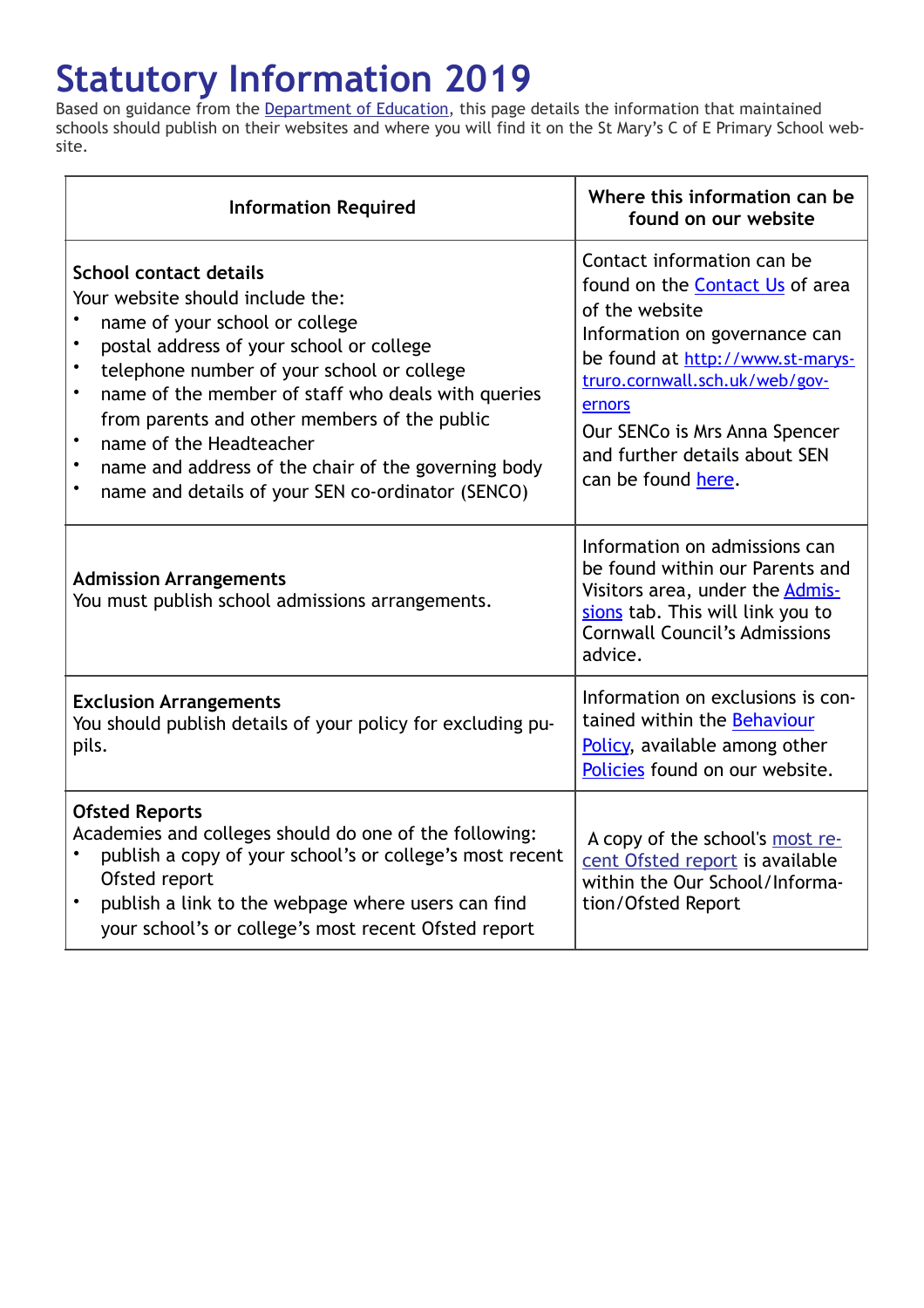| <b>Exam and assessment reports</b><br>Key Stage 2 (end of primary school) results<br>From December 2016, academies and free schools should<br>publish the following information on their website:<br>percentage of pupils who've achieved the expected<br>standard in reading, writing and maths<br>average progress that pupils have made in reading<br>$\bullet$<br>between KS1 and KS2<br>average progress that pupils have made in writing<br>between KS1 and KS2<br>average progress that pupils have made in maths<br>between KS1 and KS2<br>percentage of pupils who've achieved a higher stand-<br>ard in reading, writing and maths<br>your pupils' average score in the reading test<br>your pupils' average score in the maths test<br>You can find more information about these KS2 perform-<br>ance measures, including the higher standard, in<br>the 'Primary school accountability' guidance.<br>Performance tables<br>Academies and colleges should publish a link to the school<br>and college performance tables. | Data information for 2016, and<br>previous years, is available with-<br>in Academic Results under 'Per-<br>formance'.<br>Within this page there is a link<br>to school and college perform-<br>ance tables.                                                                                                                                                                                                                                                   |
|--------------------------------------------------------------------------------------------------------------------------------------------------------------------------------------------------------------------------------------------------------------------------------------------------------------------------------------------------------------------------------------------------------------------------------------------------------------------------------------------------------------------------------------------------------------------------------------------------------------------------------------------------------------------------------------------------------------------------------------------------------------------------------------------------------------------------------------------------------------------------------------------------------------------------------------------------------------------------------------------------------------------------------------|---------------------------------------------------------------------------------------------------------------------------------------------------------------------------------------------------------------------------------------------------------------------------------------------------------------------------------------------------------------------------------------------------------------------------------------------------------------|
| Curriculum<br>Academies and free schools must publish:<br>the content of the curriculum your school follows in<br>each academic year for every subject<br>your approach to the curriculum<br>how parents or other members of the public can find<br>out more about the curriculum your school is following<br>You should also publish the names of any phonics or read-<br>ing schemes you are using in key stage 1                                                                                                                                                                                                                                                                                                                                                                                                                                                                                                                                                                                                                  | This information is available<br>within the <b>Curriculum Area</b> of<br>our website. It is also all avail-<br>able within each Class Page,<br>found under the <i>Children</i> tab on<br>our website. Information about<br>our phonics scheme can be found<br>within each EYFS and KS1 Class<br>Page, and linked here. You can<br>also find evidence of our cur-<br>riculum activities via our class<br>blogs, accessible via our class<br>pages or homepage. |
| <b>Behaviour Policy</b><br>If you are an academy or free school, you should publish<br>details of your school's behaviour policy, including its anti-<br>bullying strategy.                                                                                                                                                                                                                                                                                                                                                                                                                                                                                                                                                                                                                                                                                                                                                                                                                                                          | The <u>Behaviour Policy</u> can be ac-<br>cessed within the Policies sec-<br>tion of our website.                                                                                                                                                                                                                                                                                                                                                             |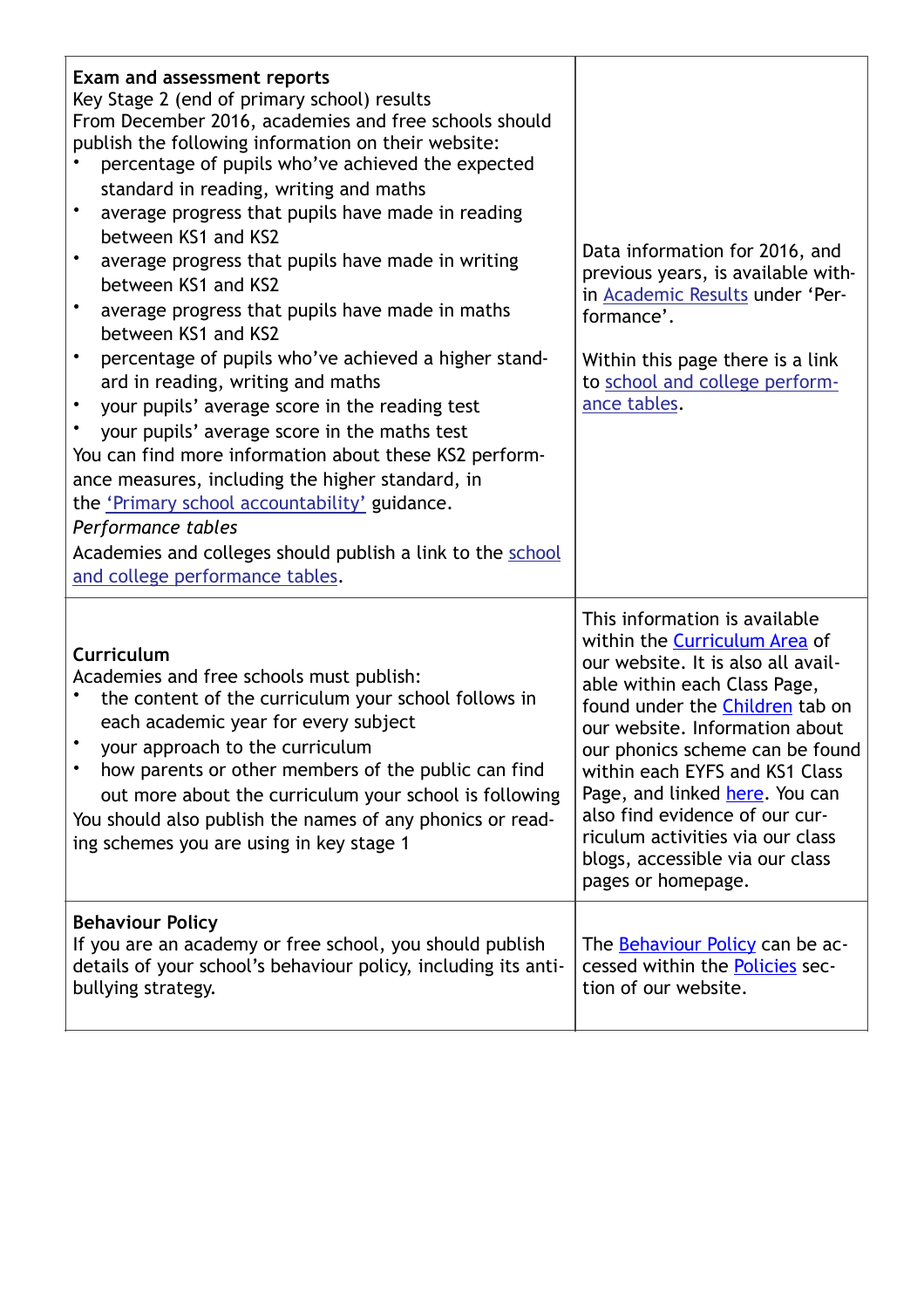| <b>Pupil Premium</b><br>If your school receives pupil premium funding, your fund-<br>ing agreement will specify what information you need to<br>publish about it.<br>Regardless of what your funding agreement requires you to<br>publish, we recommend that, if you are an academy or<br>free school, you publish details of your pupil premium<br>strategy.<br>For the current academic year, we recommend you pub-<br>lish:<br>how much pupil premium funding you received for this<br>academic year<br>$\bullet$<br>details of the main barriers to educational achieve-<br>ment that the disadvantaged children in your school<br>face<br>how you will spend your pupil premium funding to ad-<br>dress these barriers and the reasons for the approach<br>you've chosen<br>how you will measure the impact of the pupil premium<br>the date of the next pupil premium strategy review<br>$\bullet$<br>For the previous academic year, we recommend you pub-<br>lish:<br>how you spent your pupil premium funding | The St Mary's C of E Pupil Premi-<br>um Statement can be found<br>within the Performance/Pupil<br>Premium section of our website.                                                                                                       |
|------------------------------------------------------------------------------------------------------------------------------------------------------------------------------------------------------------------------------------------------------------------------------------------------------------------------------------------------------------------------------------------------------------------------------------------------------------------------------------------------------------------------------------------------------------------------------------------------------------------------------------------------------------------------------------------------------------------------------------------------------------------------------------------------------------------------------------------------------------------------------------------------------------------------------------------------------------------------------------------------------------------------|-----------------------------------------------------------------------------------------------------------------------------------------------------------------------------------------------------------------------------------------|
| the impact that the pupil premium had on pupils<br>PE and sport premium for primary schools<br>If your school receives PE and sport premium funding, your<br>grant funding agreement will explain what information you<br>must publish. It is likely that you'll have to include:<br>how much PE and sport premium funding you received<br>for this academic year<br>a full breakdown of how you've spent or will spend the<br>$\bullet$<br>funding this year<br>the effect of the premium on pupils' PE and sport par-<br>$\bullet$<br>ticipation and attainment<br>how you will make sure these improvements are sus-<br>tainable<br>how many pupils within their year 6 cohort can do each of<br>the following:<br>swim competently, confidently and proficiently over a dis-<br>tance of at least 25 metres<br>use a range of strokes effectively<br>perform safe self-rescue in different water-based situ-<br>ations                                                                                             | The St Mary's C of E Sports<br>Premium Statement can be<br>found within the Home/Govern-<br>ment Funded Provision/Sport<br>Premium section of our website.<br>This includes the required in-<br>formation regarding swimming at<br>KS2. |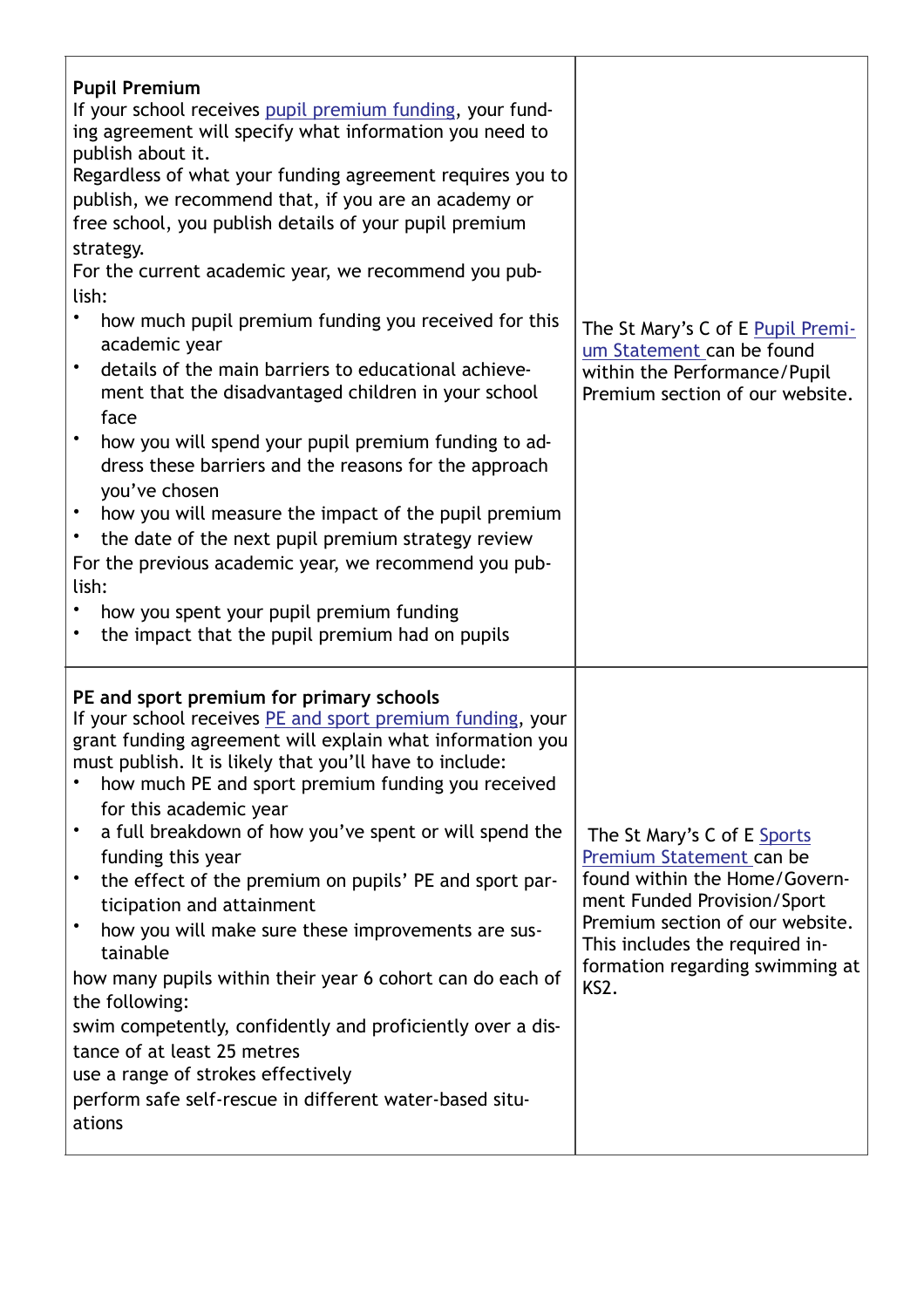| Special Educational needs and disabilities (SEND)<br>Special educational needs (SEN) report<br>Academies and free schools should publish a report on<br>their policy for pupils with SEN.<br>The report must comply with:<br>section 69(2) of the Children and Families Act 2014<br>regulation 51 and schedule 1 to the Special Educational<br>Needs and Disability Regulations 2014, where appropri-<br>ate<br>section 6 of the 'Special educational needs and disabil-<br>ity code of practice: 0 to 25 years'<br>Accessibility plan for disabled pupils<br>Academies and free schools need to carry out accessibility<br>planning for disabled pupils under the Equalities Act 2010.<br>You must publish your accessibility plan, which should in-<br>clude details of how you're:<br>increasing your disabled pupils' ability to participate in<br>your school's curriculum<br>improving the physical environment of your school so<br>$\bullet$<br>disabled pupils can take better advantage of the edu-<br>cation, benefits, facilities and services you offer<br>improving the availability of accessible information to<br>$\bullet$<br>your disabled pupils<br>The accessibility plan you publish can either be a freest-<br>anding document or part of another document (such as<br>your school development plan). | The <b>SEN</b> Report, <b>Accessibility</b><br>Statement and School Offer are<br>all available within the Safe-<br>guarding and <b>SEN</b> section con-<br>tained within Home/Safeguard-<br>ing and SEND Provision section of<br>the website. |
|------------------------------------------------------------------------------------------------------------------------------------------------------------------------------------------------------------------------------------------------------------------------------------------------------------------------------------------------------------------------------------------------------------------------------------------------------------------------------------------------------------------------------------------------------------------------------------------------------------------------------------------------------------------------------------------------------------------------------------------------------------------------------------------------------------------------------------------------------------------------------------------------------------------------------------------------------------------------------------------------------------------------------------------------------------------------------------------------------------------------------------------------------------------------------------------------------------------------------------------------------------------------------------------------------------------------------|-----------------------------------------------------------------------------------------------------------------------------------------------------------------------------------------------------------------------------------------------|
| <b>Equality objectives</b><br>As public bodies, academies and free schools must comply<br>with the public sector equality duty. This means you have<br>to:<br>publish details of how your school is complying with<br>the public sector equality duty - you should update this<br>every year<br>publish your school's equality objectives - you should<br>update this at least once every 4 years<br>You need to include details of how your school is:<br>eliminating discrimination (see the Equalities Act 2010)<br>improving equality of opportunity for people with pro-<br>tected characteristics<br>consulting and involving those affected by inequality in<br>the decisions your school or college takes to promote<br>equality and eliminate discrimination (affected people<br>could include parents, pupils, staff and members of the<br>local community)                                                                                                                                                                                                                                                                                                                                                                                                                                                        | Our Equality statement is avail-<br>able to read on our Policies page<br>- under 'Policies' on our website.                                                                                                                                   |